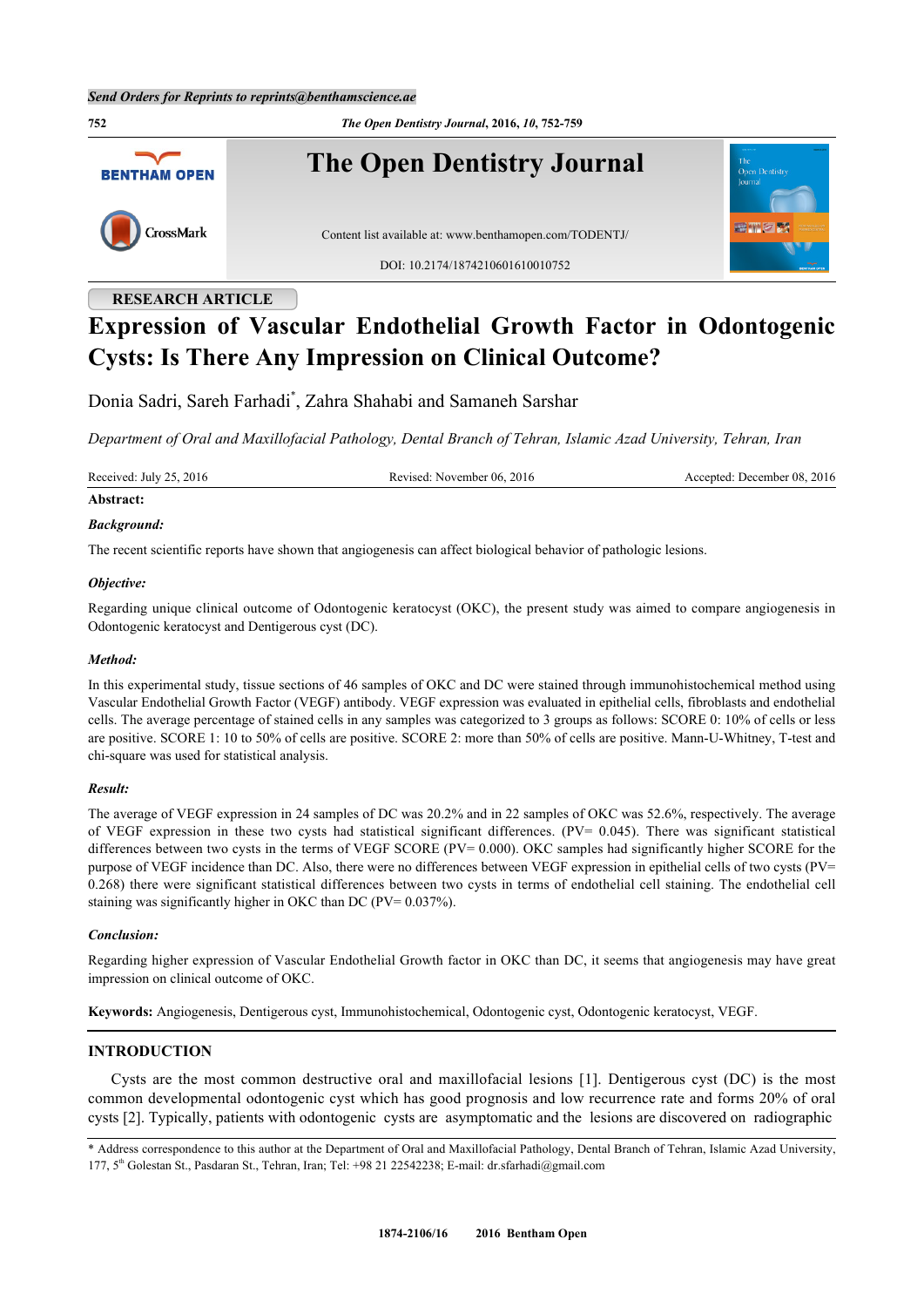examinations or when films are taken to find out the reason for failure of a tooth to erupt. Unfrequently, a dentigerous cyst may grow to a significant size and result in cortical expansion of the bone and facial asymmetry, and very rarely predisposes the patient to a pathologic fracture [\[3](#page-5-2), [4](#page-5-3)].

Furthermore, Odontogenic keratocyst (OKC) is famous regarding its unique histopathological features, high recurrence rate and aggressive biological behavior. In addition to a distinctive biological behavior, the expression of various proliferation markers in the cyst wall and mutation in p53 and PTCH gene, have led several investigators to consider KOT as a benign cystic neoplasm [[5](#page-5-4) - [7\]](#page-5-5).

Odontogenesis is controlled by interaction between the epithelial and mesenchymal components of developing dental tissues regarding the fact that odontogenic cysts and tumors arise from tissue remains of odontogenesis, these interactions have been considered to play an important role in tumorogenesis of odontogenic lesions. The connective tissue stroma has an essential role in proliferation of epithelium even the minor alteration of epitelium is followed by corresponding changes in the stroma such as angiogenesis [[8\]](#page-5-6).

Vascular Endothelial Growth Factor (VEGF) is a multifunctional cytokine that expresses in different situations and has a role in increasing the vascular permeability and angiogenesis, stimulating the endothelial cells proliferation and migration [[8\]](#page-5-6). So it can increase the permeability of small vessels density 5000 units more than Histamines [\[9\]](#page-5-7). This cytokine is produced by different kinds of cells and operates as a main regulator of physiologic and pathologic angiogenesis [\[10](#page-5-8), [11](#page-5-9)].

Angiogenesis has been evaluated in various pathologic lesions including breast cancer, melanoma, ameloblastoma and etc. using different angiogenic markers [\[12](#page-5-10) - [15](#page-6-0)], but the number of studies focusing on angiogenesis in odontogenic cysts is limited. So, regarding different clinical behavior of oral and maxillofacial cysts and lack of information regarding concerned biologic factors and also the importance of early diagnosis and treatment to prevent or at least reduce the risk of recurrence and malignancy changes, further studies were recommended.

The last reports have shown that vascular density of the lesions affects their biological behavior [[16](#page-6-1)]. So, new treatments are based on reduction of the vascular density [[17\]](#page-6-2). According to the importance of this subject and lack of information about it, the present study was aimed to compare the VEGF expression in OKC and DC samples referred to the Oral & Maxillofacial pathology department, Dental branch of Tehran, Islamic Azad University during 2006 to 2014.

#### **METHODS AND MATERIALS**

In this experimental study, the paraffin blocks of 46 samples including 22 cases of OKC and 24 cases of DC, were sectioned for Hematoxilin-Eosin staining. After observing the H&E slides by two pathologists, the samples with sufficient tissue and appropriate fixation were selected. Also, the samples with necrotic tissue or bleeding or excessive swelling and insufficient tissue and related to recurrence of odontogenic lesions were excluded from the study.

Immunohistochemical staining was performed on the 5  $\mu$  paraffin sections over the Poly-1-lysin-coated glass slides. After heat drying, they were deparaffinazed in Xylene and rehydrated in Ethanol with TUF in 90° C for 10 minutes to remove antigen's cover. After 3 times rinsing with 4° C water they were incubated by 1/200 diluted monoclonal antibody VEGF-VGI made by (DAKO, Denmark). Finally, that slides were incubated by Streptevidin-Biotin-Peroxidase method with diaminobanzidin 3.3 and were stained by Hematoxilin. In this staining procedure, placental tissues were considered as a positive control [[18\]](#page-6-3).

The evaluation of VEGF expression was performed by Rubini *et al.* method [[18](#page-6-3)]. In summary the VEGF incidence with counting the stained cells includes epithelial cells, fibroblasts and endothelial cells in 5 microscopic fields. The average of positive cell's percentage in each sample was reported and was categorized as follows:

SCORE 0: 10% of cells or less have showed the VEGF staining.

SCORE 1: 10 to 50% of cells have showed the VEGF staining.

SCORE 2: more than 50% of cells have showed the VEGF staining.

<span id="page-1-0"></span>Optical microscope NIKON (Japan) with 400% magnification was used. Fig. (**[1](#page-1-0)**) shows the expression of VEGF in OKC sample with epithelial, endothelial and fibroblast expression by x200 magnification.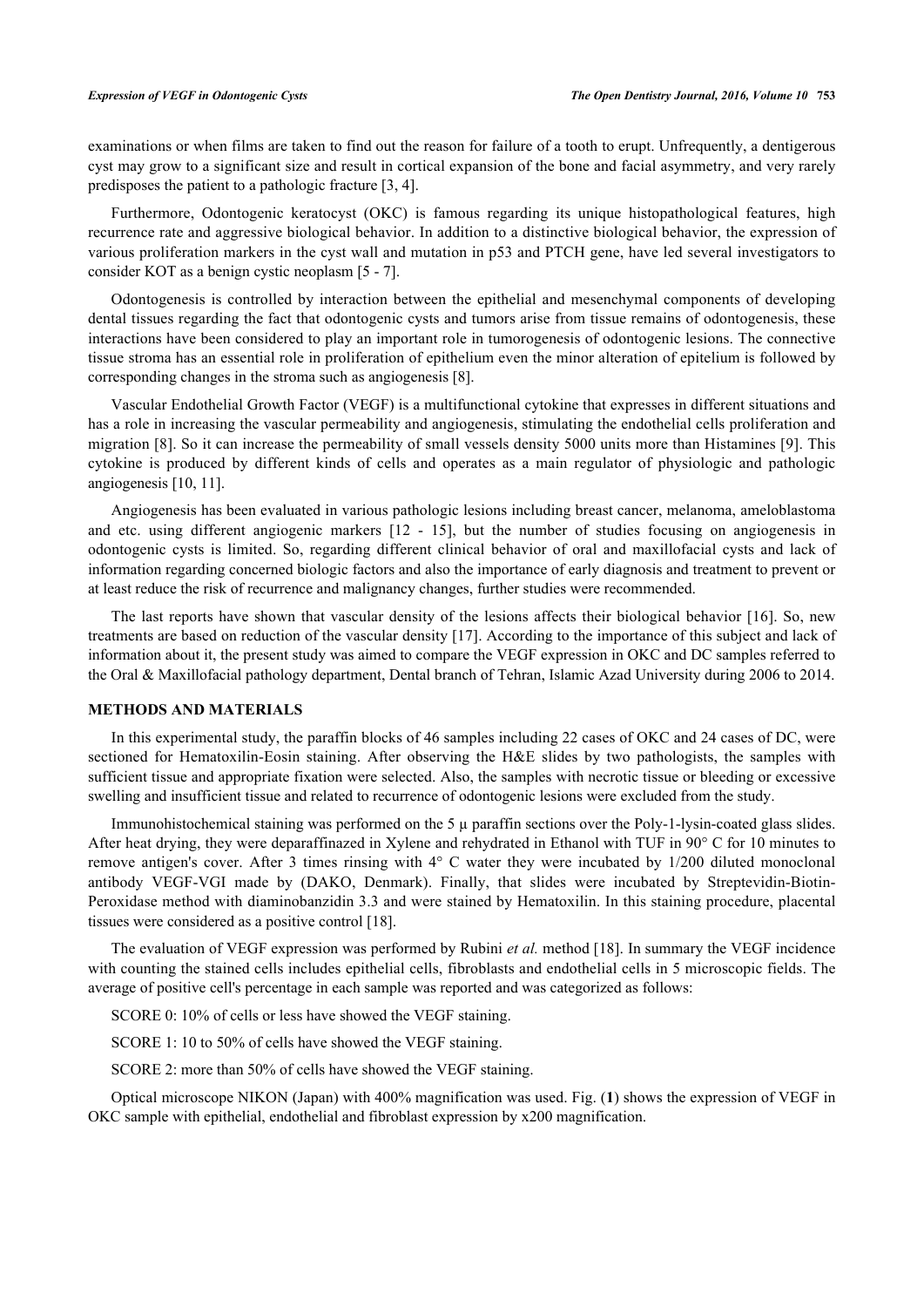

**Fig. (1).** Expression of VEGF in OKC sample by x200 magnification.

Also, Fig. (**[2](#page-2-0)**) demonstrates the expression of VEGF in DC sample with epithelial, endothelial and fibroblast expression by x200 magnification.

<span id="page-2-0"></span>

Fig. (2). Expression of VEGF in DC sample by x200 magnification.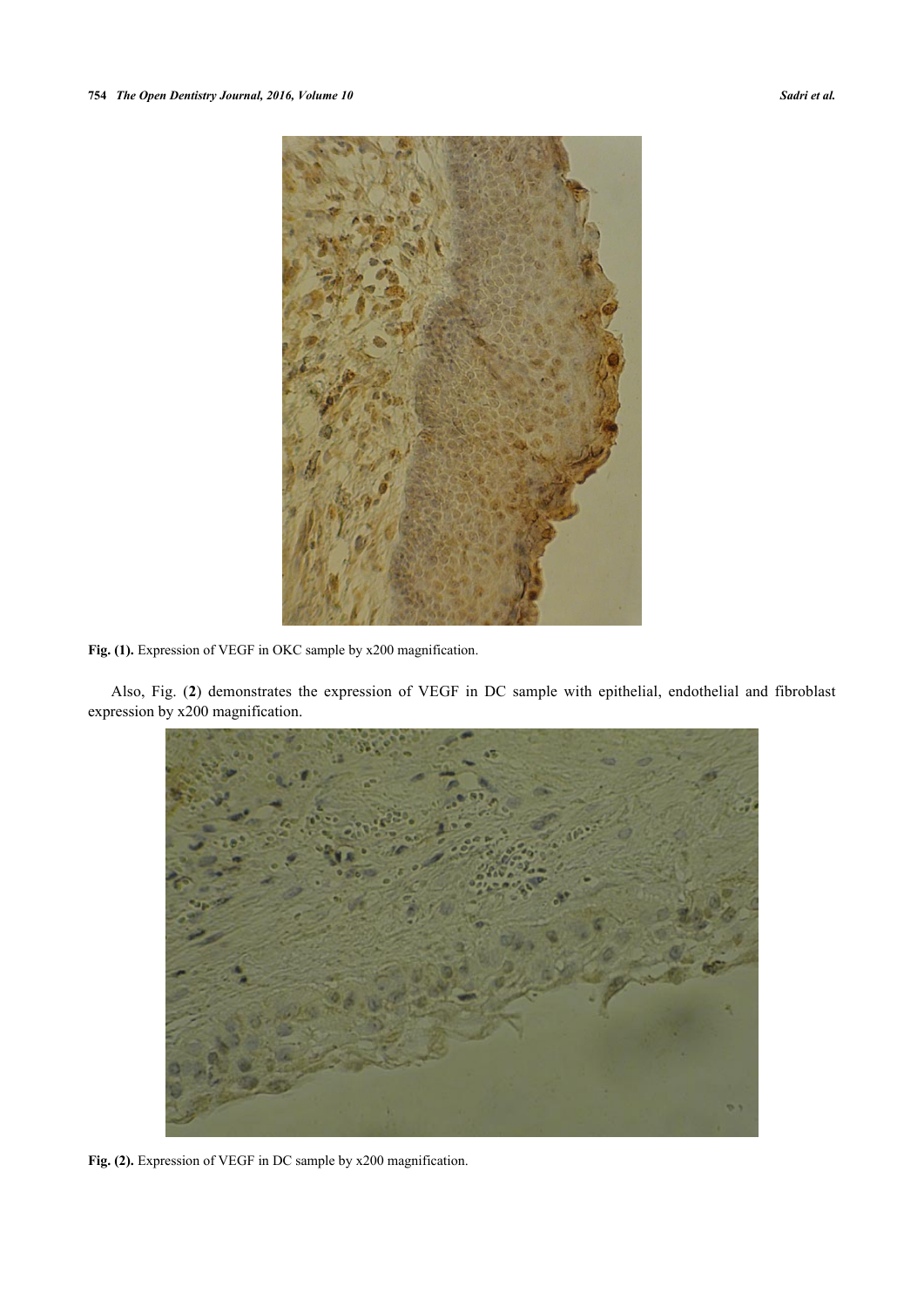Finally, for statistical analysis the Mann-U-Whitney, T-test and chi-square was used and the significance level was considered lower than 0.05.

# **RESULTS**

The results of study on 46 samples including 22 cases of OKC and 24 cases of DC are shown in Tables **[1](#page-3-0)** to **[4](#page-4-0)**.

#### <span id="page-3-0"></span>**Table 1. Comparison of VEGF expression percentage in OKC and DC.**

|     | Lesion      |               | <b>Minimum</b> | <b>Maximum</b> | Mean                    | SD    |
|-----|-------------|---------------|----------------|----------------|-------------------------|-------|
| DC  | <b>VEGF</b> | $\sim$<br>-24 |                | 40.2           | 20.2                    | 11.86 |
| окс | VEGF        | $\sim$<br>ے ت | . .            | 70             | - -<br>$J\mathcal{L}.U$ | 19.98 |

Table **[1](#page-3-0)** shows that the least percent of VEGF in DC was 40% and the most was 40.2% and also the average percent of VEGF in this cyst was 20.2% and the related standard deviation was 11.86%.

Also the least percent of VEGF in OKC was 14% and the most was 79% and the average of VEGF percentage in this cyst was 52.6% with standard deviation of 19.98%.

# **Comparison of VEGF Expression Percentage in DC and OKC**

The expression of VEGF in this two cysts has significant statistical differences with significantly higher expression of VEGF in odontogenic keratocyst than dentigerous cyst (PV= 0.045).

# **Comparison of VEGF Expression Based on VEGF Score**

Table **[2](#page-3-1)** shows in 10 samples of DC SCORE 0 was reported 41.7% and in 14 samples of this cyst SCORE 1 was reported 58.3%. Also in 6 samples of OKC SCORE 1 was 27.3% and in 16 samples SCORE 2 was 72.7% and SCORE 0 was not reported in any sample.

| <b>Samples</b> |               | <b>VEGF</b> score |               |               | Total  |
|----------------|---------------|-------------------|---------------|---------------|--------|
|                |               |                   |               |               |        |
|                | $DC$ (count)  | 10 $(41.7%)$      | 14 $(58.3\%)$ | $0(0.0\%)$    | 24     |
|                | $OKC$ (count) | $0(0.0\%)$        | 6(27.3%)      | 16 $(72.7%)$  | $\sim$ |
| Total          |               | 10 $(21.7%)$      | $20(43.5\%)$  | 16 $(34.8\%)$ | 46     |

#### <span id="page-3-1"></span>**Table 2. Comparison of vascular density base on VEGF SCORE in OKC and DC.**

There was significant statistical differences between two cysts in the terms of VEGF score ( $PV = 0.000$ ). It means OKC samples had significantly higher VEGF score than DC.

In the next step, the relationship between VEGF expressions was evaluated in different cells regardless of the lesion.

According to Table **[3](#page-3-2)**, 5 cases of DC (20.8%) and 2 cases (9.1%) of OKC (79.2%) were not expressed VEGF by epithelial cell. 19 cases (79.2%) of DC and 20 cases(90.9%) of OKC cases had epithelial VEGF expression . There were no significant differences between VEGF expression in epithelial cells of two cysts (PV= 0.268).

#### <span id="page-3-2"></span>**Table 3. Comparison of VEGF expression in epithelial cells of OKC and DC.**

| <b>Samples</b> |               | <b>Epithelial cells</b> | <b>Total</b> |    |
|----------------|---------------|-------------------------|--------------|----|
|                |               | NO                      | <b>YES</b>   |    |
|                | $DC$ (count)  | $5(20.8\%)$             | $19(79.2\%)$ | 24 |
|                | $OKC$ (count) | $2(9.1\%)$              | $20(90.9\%)$ | 22 |
| Total(count)   |               | $7(15.2\%)$             | 39(84.8%)    | 46 |

According to Table **[4](#page-4-0)**, 15 cases of DC samples (62.5%) had no endothelial cell VEGF expression but 9 cases (37.5%) expressed it. Also 7 cases (31.8%) of OKC had no endothelial cell VEGF expression but 15 cases (68.2%) expressed it. There were significant statistical differences between two cysts in the terms of endothelial cell VEGF expression. It means that the endothelial cell expression was significantly higher in OKC than DC (PV= 0.037).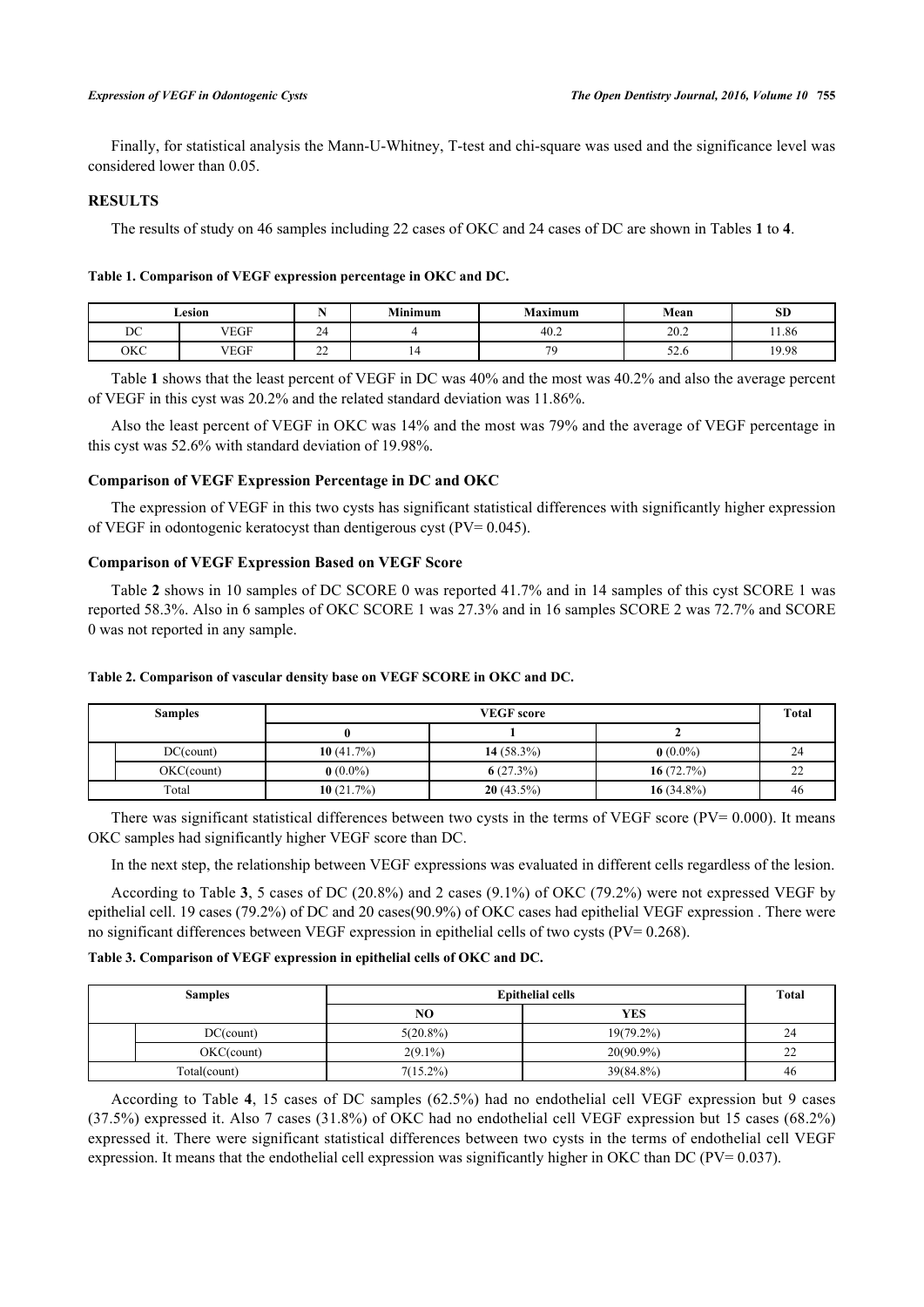| <b>Samples</b> |               | <b>Endothelial cells</b> | Total        |    |
|----------------|---------------|--------------------------|--------------|----|
|                |               | NO                       | <b>YES</b>   |    |
|                | $DC$ (count)  | 15(62.5%)                | $9(37.5\%)$  | 24 |
|                | $OKC$ (count) | $7(31.8\%)$              | $15(68.2\%)$ | 22 |
| Total          |               | $22(47.8\%)$             | $24(52.2\%)$ | 46 |

#### <span id="page-4-0"></span>**Table 4. Comparison of VEGF expression in endothelial cells of OKC and DC.**

The statistical analysis about fibroblasts was not evaluated because 100% of cells in both cysts were stained.

#### **DISCUSSION**

Our results have shown that the percentage of VEGF expression in OKC is significantly higher than DC ( $PV$ = 0.045). Also OKC samples had significantly higher VEGF score than DC (PV= 0.000). In addition, there were no differences between VEGF expressions in epithelial cells of two cysts but there were significant statistical differences between two cysts in the terms of endothelial cell staining which means that the endothelial cell staining was significantly higher in OKC than DC (PV= 0.037).

In the study by Rubini *et al.* [\[18\]](#page-6-3) and also Mitrou GK *et al.* [[19\]](#page-6-4), similar to our results indicated that the expression of VEGF in OKC is more over DC. On the other hand, Nonaka C *et al.* [[20\]](#page-6-5) have shown that VEGF expression had significant relation with vascular density and angiogenesis marker.

The higher angiogenesis and vascular density and severity of inflammation increase were reported to higher expression of VEGF, too [\[20](#page-6-5)]. Similarly, Leonardi R *et al.* had reported the incidence of VEGF in periapical granuloma and radicular cyst and have related the rate of incidence with the pattern of placement of inflammatory cells [[21\]](#page-6-6).

The expression of VEGF was reported in many pathologic lesions so far, for example some researchers have related the incidence of VEGF with poor prognosis of breast cancer. Moreover, so many studies have shown that overall survival and disease-free survival in those tumors have decreased with increasing the VEGF expression. Also the increase of VEGF can be the first step of metastatic process that includes changes in angiogenesis. Although the VEGF is related to poor survival but its exact mechanism of action in developing tumors, is still unknown [[22](#page-6-7)]. Of course it has been shown when VEGF releases, it might stimulate many responses and in this way it might cause the cell's survival, movement or differentiation. Therefore, the VEGF is the potential target for the treatment of cancers [[23\]](#page-6-8).

Also, there were studies around VEGF expression in other pathologic lesions except tumors which had reported that the angiogenesis and related factors are necessary for growing pathologic lesions [\[24](#page-6-9), [25](#page-6-10)]. These studies have found that when VEGF signals are inhibited, the angiogenesis and as a result, growth of pathologic lesions stops [\[26,](#page-6-11) [27](#page-6-12)] VEGF also has a role in formation of pathologic lesions by inducing permeability of blood vessels that facilitates the extravasation phenomenon and leads to create a matrix to support the growth of endothelial and tumoral cells. Thereby, it allows the pathologic lesions to grow in adjacent tissue [\[28](#page-6-13), [29](#page-6-14)].

There are a few studies in the case of VEGF expression in cysts and especially odontogenic cysts in which they have reported the increase of VEGF in OKC. The results of present study have confirmed the last subject in line with previous studies, thus according to the describing mechanism of VEGF function [\[30](#page-6-15) - [32\]](#page-6-16), it seems that angiogenesis can have a significant impact on the clinical outcome of OKC. This means according to stimulator role of VEGF in endothelial cell's formation, proliferation and migration, it can cause an increase in vascular density and thus more aggressive behavior of OKC than DC [\[33](#page-7-0)]. Also because the VEGF is progenitor rather than other vascular markers and has expression in epithelial cells and fibroblasts in addition to endothelial cells and can cause the induction of vascular density that leads to increasing extravasation of plasma proteins and finally fluid aggregation, it seems that VEGF incidence in cystic lesions has specific effect on the fluid aggregation in the cysts and its excessive growth [[20\]](#page-6-5). On the other hand, according to the present study resulting to higher VEGF expression in endothelial cells of OKC than DC, in addition to fluid aggregation, VEGF can be effective on excessive growth of cysts by the induction of angiogenesis in their stroma.

Therefore, it seems that angiogenesis may associate with different biological behaviors of these lesions and at least to some degree can reflect their clinical features. The clinical significance of the present results may be helpful to the surgical procedures of these lesions even the post operation bone healing and using the graft for grater lesions [\[34\]](#page-7-1). However, the results of present study can be a small step in the discovery of unknowns in this scientific field. In the present study, due to limitation of case numbers and absence of follow up information, complete evaluation of the issue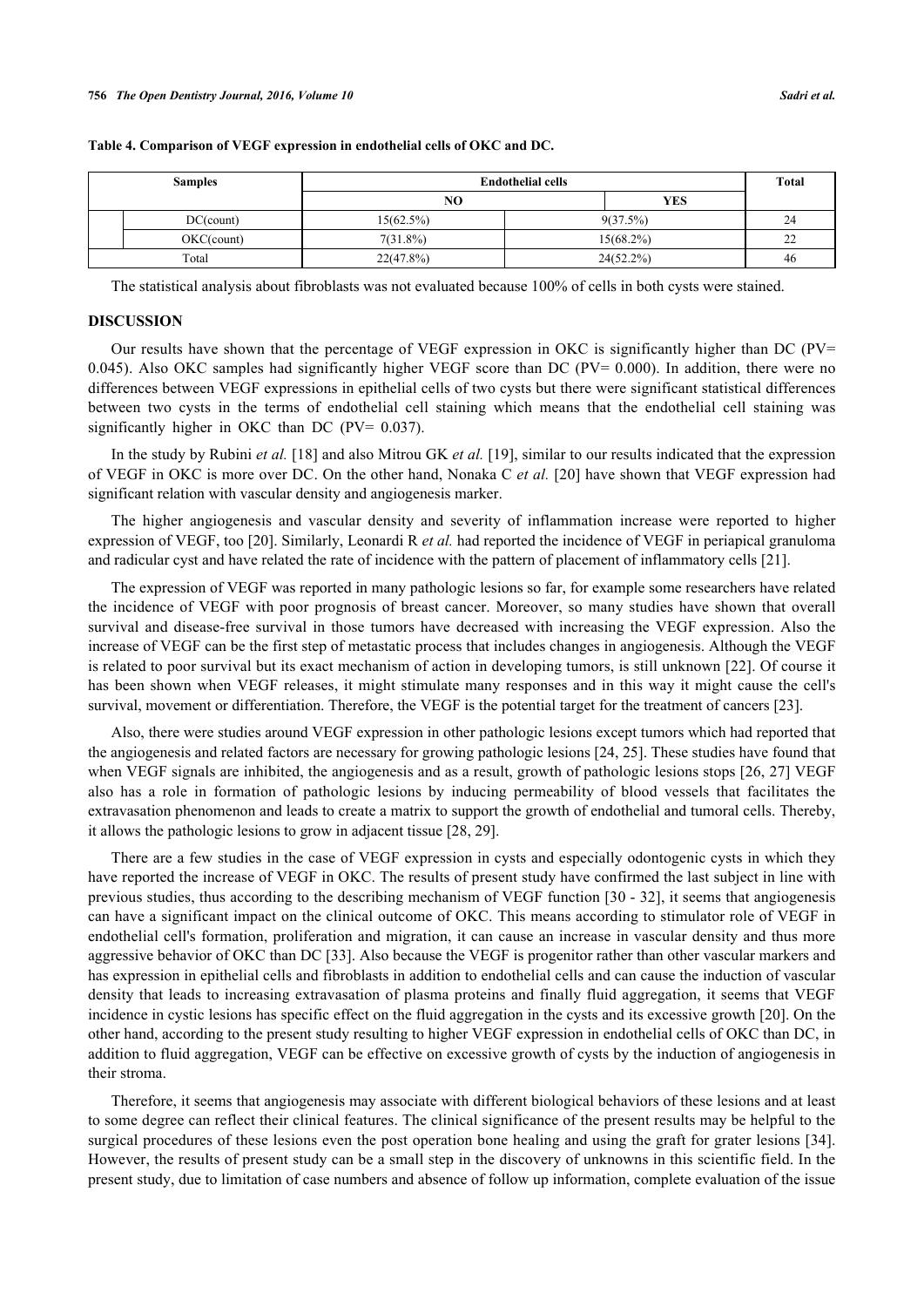was impossible. So, it is recommended to schedule future studies evaluating the angiogenesis between aggressive and nonaggressive case of both lesions and also preparing the follow up evaluation of cases leading to better understanding of the clinical impression of recent findings.

# **CONCLUSION**

In the present study, angiogenesis by VEGF expression was significantly higher in OKC than DC. Also this difference was higher in endothelial cells rather than epithelial cells and fibroblasts. So, it seems angiogenesis that may have great impression on clinical outcome of OKC.

# **LIST OF ABBREVIATIONS**

| -DC         | = | Dentigerous Cyst                   |
|-------------|---|------------------------------------|
| окс         | = | Odontogenic Keratocyst             |
| <b>VEGF</b> | = | Vascular Endothelial Growth Factor |

# **CONFLICT OF INTEREST**

The authors confirm that this article content has no conflict of interest.

# **ACKNOWLEDGEMENTS**

We appreciate technical support of Rasht Razi Lab., Dr. Fatemeh Shahsavari and also we thank to Dr. Mohammad Javad Kharazifard for preparation of statistical analysis.

#### **REFERENCES**

- <span id="page-5-0"></span>[1] Patidar KA, Parwani RN, Wanjari SP, Patidar AP. Mast cells in human odontogenic cysts. Biotech Histochem 2012; 87(6): 397-402. [\[http://dx.doi.org/10.3109/10520295.2012.674556\]](http://dx.doi.org/10.3109/10520295.2012.674556) [PMID: [22574881](http://www.ncbi.nlm.nih.gov/pubmed/22574881)]
- <span id="page-5-1"></span>[2] Neville B, Damm D, Allen C. Oral & Maxillofacial Pathology. 3rd ed. Philadelphia: WB Saunders co. 2009; pp. 678-701.
- <span id="page-5-2"></span>[3] Regezi JA, Sciubba JJ, Jordan RC. Oral pathology: clinical pathologic correlations. 6<sup>th</sup> ed. St Louis: Saunders Elsevier 2011; pp. 237-51.
- <span id="page-5-3"></span>[4] Akyol UK, Salman IA. A case of an extensive dentigerous cyst in the maxillary sinus leading to epiphora and nasal obstruction. J Emerg Med 2012; 43(6): 1004-7.
	- [\[http://dx.doi.org/10.1016/j.jemermed.2010.11.045](http://dx.doi.org/10.1016/j.jemermed.2010.11.045)] [PMID: [21310578\]](http://www.ncbi.nlm.nih.gov/pubmed/21310578)
- <span id="page-5-4"></span>[5] Shear M. The aggressive nature of the odontogenic keratocyst: is it a benign cystic neoplasm? Part 1. Clinical and early experimental evidence of aggressive behaviour. Oral Oncol 2002; 38(3): 219-26. [\[http://dx.doi.org/10.1016/S1368-8375\(01\)00065-3\]](http://dx.doi.org/10.1016/S1368-8375(01)00065-3) [PMID: [11978543](http://www.ncbi.nlm.nih.gov/pubmed/11978543)]
- [6] Thosaporn W, Iamaroon A, Pongsiriwet S, Ng KH. A comparative study of epithelial cell proliferation between the odontogenic keratocyst, orthokeratinized odontogenic cyst, dentigerous cyst, and ameloblastoma. Oral Dis 2004; 10(1): 22-6. [\[http://dx.doi.org/10.1046/j.1354-523X.2003.00974.x](http://dx.doi.org/10.1046/j.1354-523X.2003.00974.x)] [PMID: [14996290](http://www.ncbi.nlm.nih.gov/pubmed/14996290)]
- <span id="page-5-5"></span>[7] Tsuneki M, Cheng J, Maruyama S, Ida-Yonemochi H, Nakajima M, Saku T. Perlecan-rich epithelial linings as a background of proliferative potentials of keratocystic odontogenic tumor. J Oral Pathol Med 2008; 37(5): 287-93. [\[http://dx.doi.org/10.1111/j.1600-0714.2007.00620.x\]](http://dx.doi.org/10.1111/j.1600-0714.2007.00620.x) [PMID: [18205742](http://www.ncbi.nlm.nih.gov/pubmed/18205742)]
- <span id="page-5-6"></span>[8] Puthiyaveetil JS, Kota K, Chakkarayan R, Chakkarayan J, Thodiyil AK. Epithelial - mesenchymal interactions in tooth development and the significant role of growth factors and genes with emphasis on mesenchyme - a review. J Clin Diagn Res 2016; 10(9): ZE05-9. [PMID: [27790596\]](http://www.ncbi.nlm.nih.gov/pubmed/27790596)
- <span id="page-5-7"></span>[9] Folkman J. Angiogenesis in cancer, vascular, rheumatoid and other disease. Nat Med 1995; 1(1): 27-31. [\[http://dx.doi.org/10.1038/nm0195-27\]](http://dx.doi.org/10.1038/nm0195-27) [PMID: [7584949](http://www.ncbi.nlm.nih.gov/pubmed/7584949)]
- <span id="page-5-8"></span>[10] Brown LF, Detmar M, Claffey K, *et al.* Vascular permeability factor/vascular endothelial growth factor: a multifunctional angiogenic cytokine. EXS 1997; 79: 233-69. [\[http://dx.doi.org/10.1007/978-3-0348-9006-9\\_10](http://dx.doi.org/10.1007/978-3-0348-9006-9_10)] [PMID: [9002222](http://www.ncbi.nlm.nih.gov/pubmed/9002222)]
- <span id="page-5-9"></span>[11] Ferrara N, Davis-Smyth T. The biology of vascular endothelial growth factor. Endocr Rev 1997; 18(1): 4-25. [\[http://dx.doi.org/10.1210/edrv.18.1.0287](http://dx.doi.org/10.1210/edrv.18.1.0287)] [PMID: [9034784\]](http://www.ncbi.nlm.nih.gov/pubmed/9034784)
- <span id="page-5-10"></span>[12] Maruthanila VL, Elancheran R, Kunnumakkara AB, Kabilan S, Kotoky J. Recent development of targeted approaches for the treatment of breast cancer. Breast Cancer 2016. [Epub ahead of print] [\[http://dx.doi.org/10.1007/s12282-016-0732-1\]](http://dx.doi.org/10.1007/s12282-016-0732-1) [PMID: [27796923](http://www.ncbi.nlm.nih.gov/pubmed/27796923)]
- [13] Gaustad JV, Simonsen TG, Andersen LM, Rofstad EK. Properdistatin inhibits angiogenesis and improves vascular function in human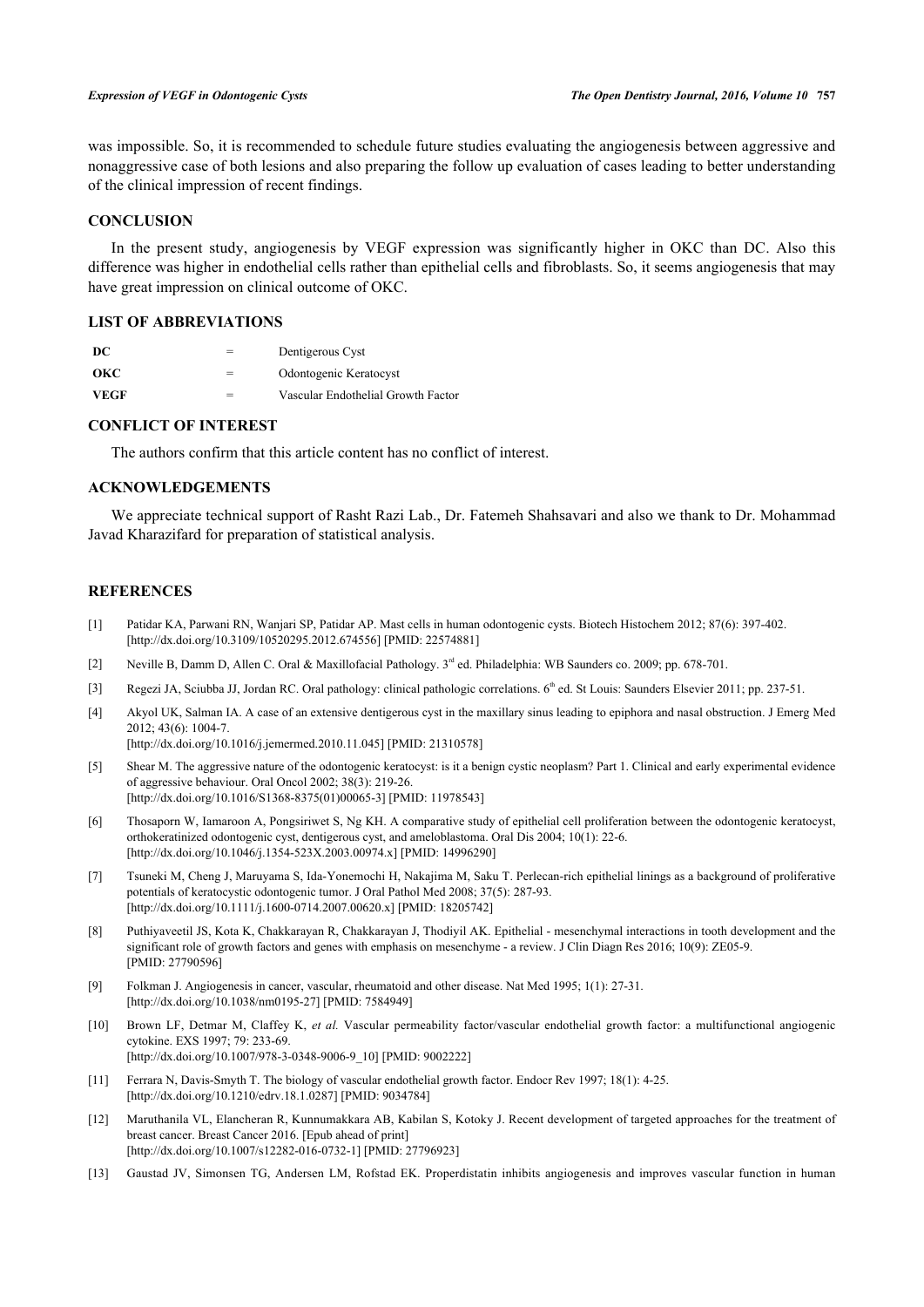melanoma xenografts with low thrombospondin-1 expression. Oncotarget 2016. [Epub ahead of print] [\[http://dx.doi.org/10.18632/oncotarget.12695\]](http://dx.doi.org/10.18632/oncotarget.12695) [PMID: [27756886](http://www.ncbi.nlm.nih.gov/pubmed/27756886)]

- [14] Shahsavari F, Farhadi S, Sadri D, Sedehi M. Evaluation of microvascularity by CD34 expression in esophagus and oral squamous cell carcinoma. J Contemp Dent Pract 2015; 16(6): 458-62. [\[http://dx.doi.org/10.5005/jp-journals-10024-1706\]](http://dx.doi.org/10.5005/jp-journals-10024-1706) [PMID: [26323448](http://www.ncbi.nlm.nih.gov/pubmed/26323448)]
- <span id="page-6-0"></span>[15] Alaeddini M, Salah S, Dehghan F, Eshghyar N, Etemad-Moghadam S. Comparison of angiogenesis in keratocystic odontogenic tumours, dentigerous cysts and ameloblastomas. Oral Dis 2009; 15(6): 422-7. [\[http://dx.doi.org/10.1111/j.1601-0825.2009.01566.x\]](http://dx.doi.org/10.1111/j.1601-0825.2009.01566.x) [PMID: [19413675](http://www.ncbi.nlm.nih.gov/pubmed/19413675)]
- <span id="page-6-1"></span>[16] Sargolzaei S, Farhadi S, Kazemi B, Bandehpour M, Kharazifard MJ. The correlation between p16 expression and INK4a locus mutation with grades and stages in oral squamous cell carcinoma. Indian J Pathol Microbiol 2014; 57(1): 24-30. [\[http://dx.doi.org/10.4103/0377-4929.130877](http://dx.doi.org/10.4103/0377-4929.130877)]
- <span id="page-6-2"></span>[17] Seifi S, Shafaie S, Ghadiri S. Microvessel density in follicular cysts, keratocystic odontogenic tumours and ameloblastomas. Asian Pac J Cancer Prev 2011; 12(2): 351-6. [PMID: [21545193\]](http://www.ncbi.nlm.nih.gov/pubmed/21545193)
- <span id="page-6-3"></span>[18] Rubini C, Artese L, Zizzi A, *et al.* Immunohistochemical expression of vascular endothelial growth factor (VEGF) in different types of odontogenic cysts. Clin Oral Investig 2011; 15(5): 757-61. [\[http://dx.doi.org/10.1007/s00784-010-0433-7\]](http://dx.doi.org/10.1007/s00784-010-0433-7) [PMID: [20563616](http://www.ncbi.nlm.nih.gov/pubmed/20563616)]
- <span id="page-6-4"></span>[19] Mitrou GK. Odontogenic keratocyst expression vascular endothelial growth factor an immunohistochemical study. Oral pathol Med 2009; 38(5): 470-5.
- <span id="page-6-5"></span>[20] Nonaka CF, Maia AP, Nascimento GJ, de Almeida Freitas R, Batista de Souza L, Galvão HC. Immunoexpression of vascular endothelial growth factor in periapical granulomas, radicular cysts, and residual radicular cysts. Oral Surg Oral Med Oral Pathol Oral Radiol Endod 2008; 106(6): 896-902. [\[http://dx.doi.org/10.1016/j.tripleo.2008.06.028\]](http://dx.doi.org/10.1016/j.tripleo.2008.06.028) [PMID: [18755620](http://www.ncbi.nlm.nih.gov/pubmed/18755620)]
- <span id="page-6-6"></span>[21] Leonardi R, Caltabiano M, Pagano M, Pezzuto V, Loreto C, Palestro G. Detection of vascular endothelial growth factor/ vascular permeability factor in periapical lesions. J Endod 2003; 29(3): 180-3. [\[http://dx.doi.org/10.1097/00004770-200303000-00004](http://dx.doi.org/10.1097/00004770-200303000-00004)] [PMID: [12669876\]](http://www.ncbi.nlm.nih.gov/pubmed/12669876)
- <span id="page-6-7"></span>[22] Amo Y, Masuzawa M, Hamada Y, Katsuoka K. Serum concentrations of vascular endothelial growth factor-D in angiosarcoma patients. Br J Dermatol 2004; 150(1): 160-1. [\[http://dx.doi.org/10.1111/j.1365-2133.2004.05751.x\]](http://dx.doi.org/10.1111/j.1365-2133.2004.05751.x) [PMID: [14746640](http://www.ncbi.nlm.nih.gov/pubmed/14746640)]
- <span id="page-6-8"></span>[23] Liu E, Morimoto M, Kitajima S, *et al.* Increased expression of vascular endothelial growth factor in kidney leads to progressive impairment of glomerular functions. J Am Soc Nephrol 2007; 18(7): 2094-104. [\[http://dx.doi.org/10.1681/ASN.2006010075\]](http://dx.doi.org/10.1681/ASN.2006010075) [PMID: [17554151](http://www.ncbi.nlm.nih.gov/pubmed/17554151)]
- <span id="page-6-9"></span>[24] Farhadi S, Shahsavari F, Taleghani F, Komasi E. Mast cell concentrations in peripheral and central giant cell granulomas: is there any angiogenetic role? Asian Pac J Cancer Prev 2016; 17(2): 673-6. [\[http://dx.doi.org/10.7314/APJCP.2016.17.2.673\]](http://dx.doi.org/10.7314/APJCP.2016.17.2.673) [PMID: [26925662](http://www.ncbi.nlm.nih.gov/pubmed/26925662)]
- <span id="page-6-10"></span>[25] Ferrara N, Chen H, Davis-Smyth T, *et al.* Vascular endothelial growth factor is essential for corpus luteum angiogenesis. Nat Med 1998; 4(3): 336-40.

[\[http://dx.doi.org/10.1038/nm0398-336\]](http://dx.doi.org/10.1038/nm0398-336) [PMID: [9500609](http://www.ncbi.nlm.nih.gov/pubmed/9500609)]

- <span id="page-6-11"></span>[26] Kumamoto H, Ohki K, Ooya K. Association between vascular endothelial growth factor (VEGF) expression and tumor angiogenesis in ameloblastomas. J Oral Pathol Med 2002; 31(1): 28-34. [\[http://dx.doi.org/10.1046/j.0904-2512.2001.10061.x\]](http://dx.doi.org/10.1046/j.0904-2512.2001.10061.x) [PMID: [11896820](http://www.ncbi.nlm.nih.gov/pubmed/11896820)]
- <span id="page-6-12"></span>[27] Dvorak AM, Kohn S, Morgan ES, Fox P, Nagy JA, Dvorak HF. The vesiculo-vacuolar organelle (VVO): a distinct endothelial cell structure that provides a transcellular pathway for macromolecular extravasation. J Leukoc Biol 1996; 59(1): 100-15. [PMID: [8558058\]](http://www.ncbi.nlm.nih.gov/pubmed/8558058)
- <span id="page-6-13"></span>[28] Dvorak HF, Nagy JA, Berse B, *et al.* Vascular permeability factor, fibrin, and the pathogenesis of tumor stroma formation. Ann N Y Acad Sci 1992; 667: 101-11.

[\[http://dx.doi.org/10.1111/j.1749-6632.1992.tb51603.x\]](http://dx.doi.org/10.1111/j.1749-6632.1992.tb51603.x) [PMID: [1309029](http://www.ncbi.nlm.nih.gov/pubmed/1309029)]

<span id="page-6-14"></span>[29] Claesson-Welsh L. VEGF-B taken to our hearts: specific effect of VEGF-B in myocardial ischemia. Arterioscler Thromb Vasc Biol 2008; 28(9): 1575-6.

[\[http://dx.doi.org/10.1161/ATVBAHA.108.170878\]](http://dx.doi.org/10.1161/ATVBAHA.108.170878) [PMID: [18716319](http://www.ncbi.nlm.nih.gov/pubmed/18716319)]

- <span id="page-6-15"></span>[30] Holmes K, Roberts OL, Thomas AM, Cross MJ. Vascular endothelial growth factor receptor-2: structure, function, intracellular signalling and therapeutic inhibition. Cell Signal 2007; 19(10): 2003-12. [\[http://dx.doi.org/10.1016/j.cellsig.2007.05.013\]](http://dx.doi.org/10.1016/j.cellsig.2007.05.013) [PMID: [17658244](http://www.ncbi.nlm.nih.gov/pubmed/17658244)]
- [31] Karkkainen MJ, Petrova TV. Vascular endothelial growth factor receptors in the regulation of angiogenesis and lymphangiogenesis. Oncogene 2000; 19(49): 5598-605. [\[http://dx.doi.org/10.1038/sj.onc.1203855\]](http://dx.doi.org/10.1038/sj.onc.1203855) [PMID: [11114740](http://www.ncbi.nlm.nih.gov/pubmed/11114740)]
- <span id="page-6-16"></span>[32] Oltmanns KM, Gehring H, Rudolf S, *et al.* Acute hypoxia decreases plasma VEGF concentration in healthy humans. Am J Physiol Endocrinol Metab 2006; 290(3): E434-9.